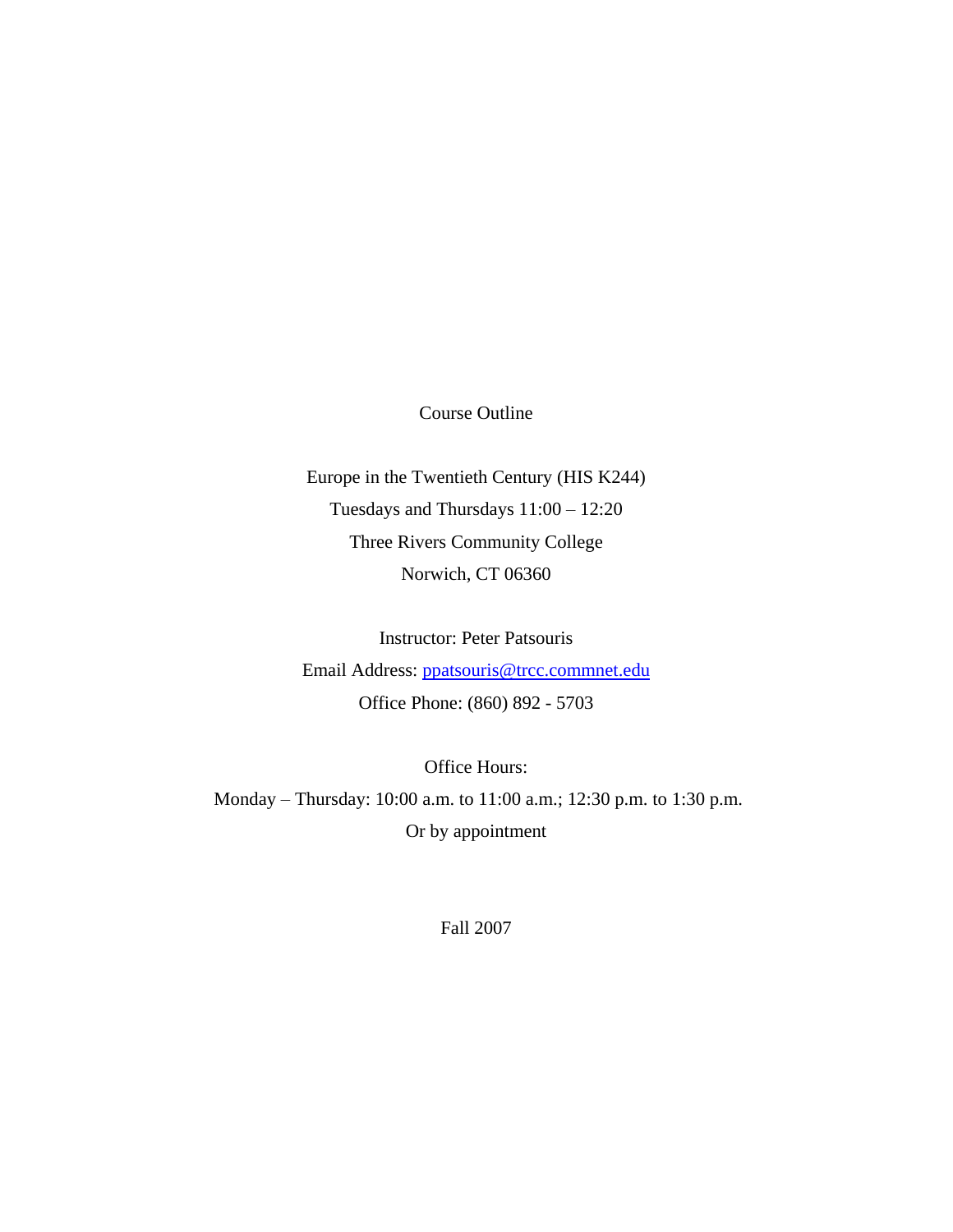## Course Description:

This course will be a survey of the diplomatic, economic, political, social, cultural and intellectual history of Europe from 1914 to the present, highlighting its relationship with the rest of the world.

## Course Objectives:

The overall purpose of this course is to help students gain a solid foundation in the complex history of the European continent during the twentieth century. A secondary, yet equally important, goal is to help further critical thinking skills, especially reading and writing. Finally, I expect students to be active participants in the course and in class discussions. Interrupting me in order to ask questions and taking the initiative to delve deeper into topics is very much encouraged. I can learn as much from you as you can from me, and I look for students to be enthusiastically engaged with the subject matter.

## Required Books:

Smith, Bonnie G. Europe in the Contemporary World: 1900 to the Present. Bedford/ St Martin's, 2007.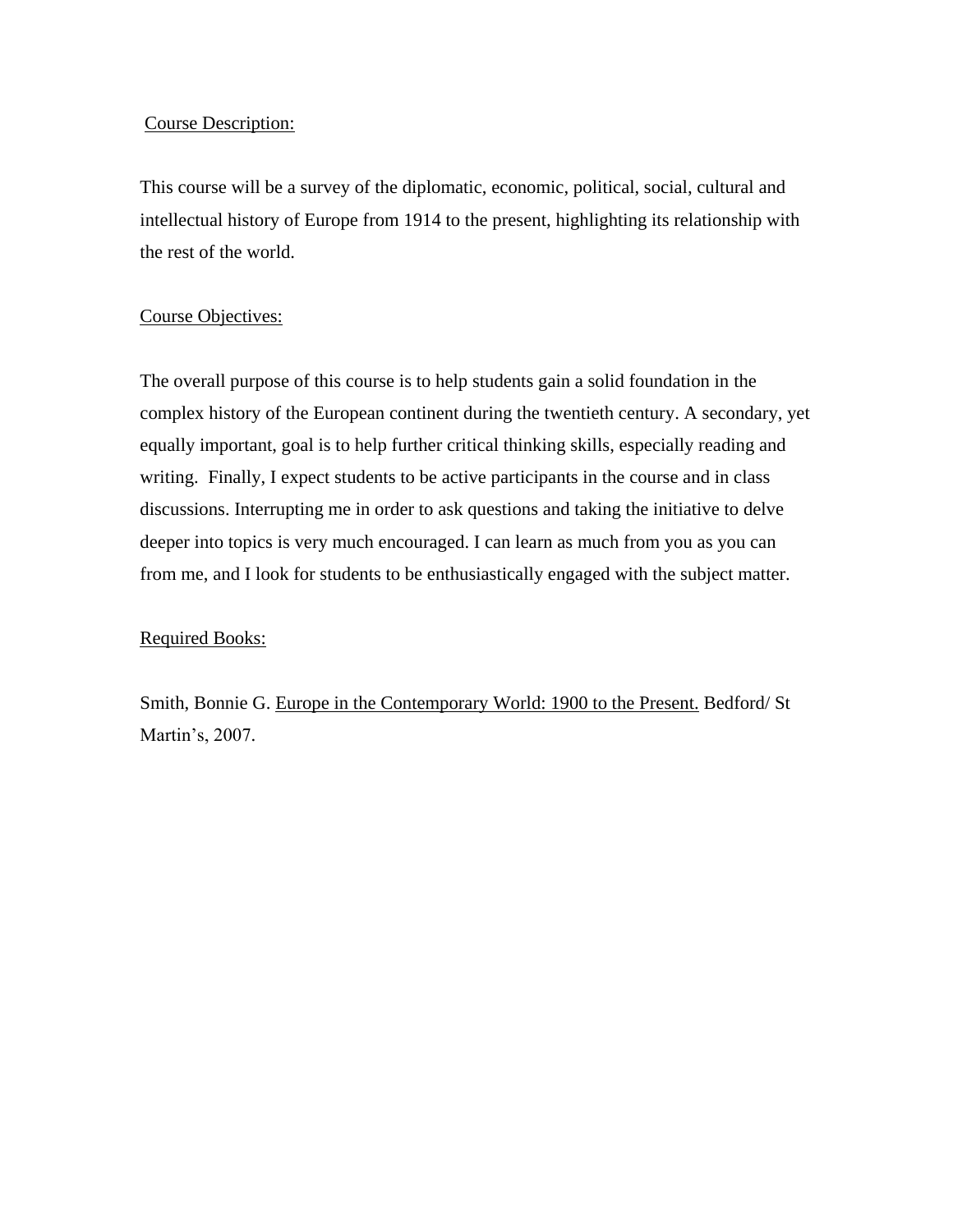# Tentative Schedule:

| Week                                            | <b>Class Content</b>           | <b>Text Reading and</b>     |
|-------------------------------------------------|--------------------------------|-----------------------------|
|                                                 |                                | <b>Homework Assignments</b> |
| August 28 <sup>th</sup> and 30 <sup>th</sup>    | Intro to Course; Imperial      | Chapter 1                   |
|                                                 | Europe at the Dawn of the      |                             |
|                                                 | <b>Twentieth Century</b>       |                             |
| September 4 <sup>th</sup> and 6th               | Modernity and the              | Chapter 2                   |
|                                                 | Unsettling of Europe, 1900-    |                             |
|                                                 | 1914                           |                             |
| September $11th$ and $13th$                     | World War I and the            | Chapter 3                   |
|                                                 | Russian Revolution, 1914-      |                             |
|                                                 | 1922                           |                             |
| September 18 <sup>th</sup> and 20 <sup>th</sup> | A World Transformed,           | Chapter 4                   |
|                                                 | 1920-1929                      |                             |
| September 25 <sup>th</sup> and 27th             | Facing Global Economic         | Chapter 5                   |
|                                                 | Depression, 1929-1939          |                             |
|                                                 |                                |                             |
| October 2 <sup>nd</sup> and 4 <sup>th</sup>     | The Second World War and       | Chapter 6                   |
|                                                 | the Collapse of Europe,        |                             |
|                                                 | 1939-1945                      |                             |
| October 9 <sup>th</sup> and 11 <sup>th</sup>    | None. Tuesday will be a        | None                        |
| Midterm Exam                                    | study day, and the exam        |                             |
|                                                 | will be given on Thursday      |                             |
| October 16 <sup>th</sup> and 18 <sup>th</sup>   | Devastated Europe in an        | Chapter 7                   |
| Note: Final paper proposals                     | Age of Cold War, 1945-<br>1963 |                             |
| due on October 18 <sup>th</sup>                 |                                |                             |
| October 23 <sup>rd</sup> and 25 <sup>th</sup>   | The Rebirth of Prosperity      | Chapter 8                   |
|                                                 | and the Rise of the Welfare    |                             |
|                                                 | State, the 1950's and Early    |                             |
|                                                 | 1960's                         |                             |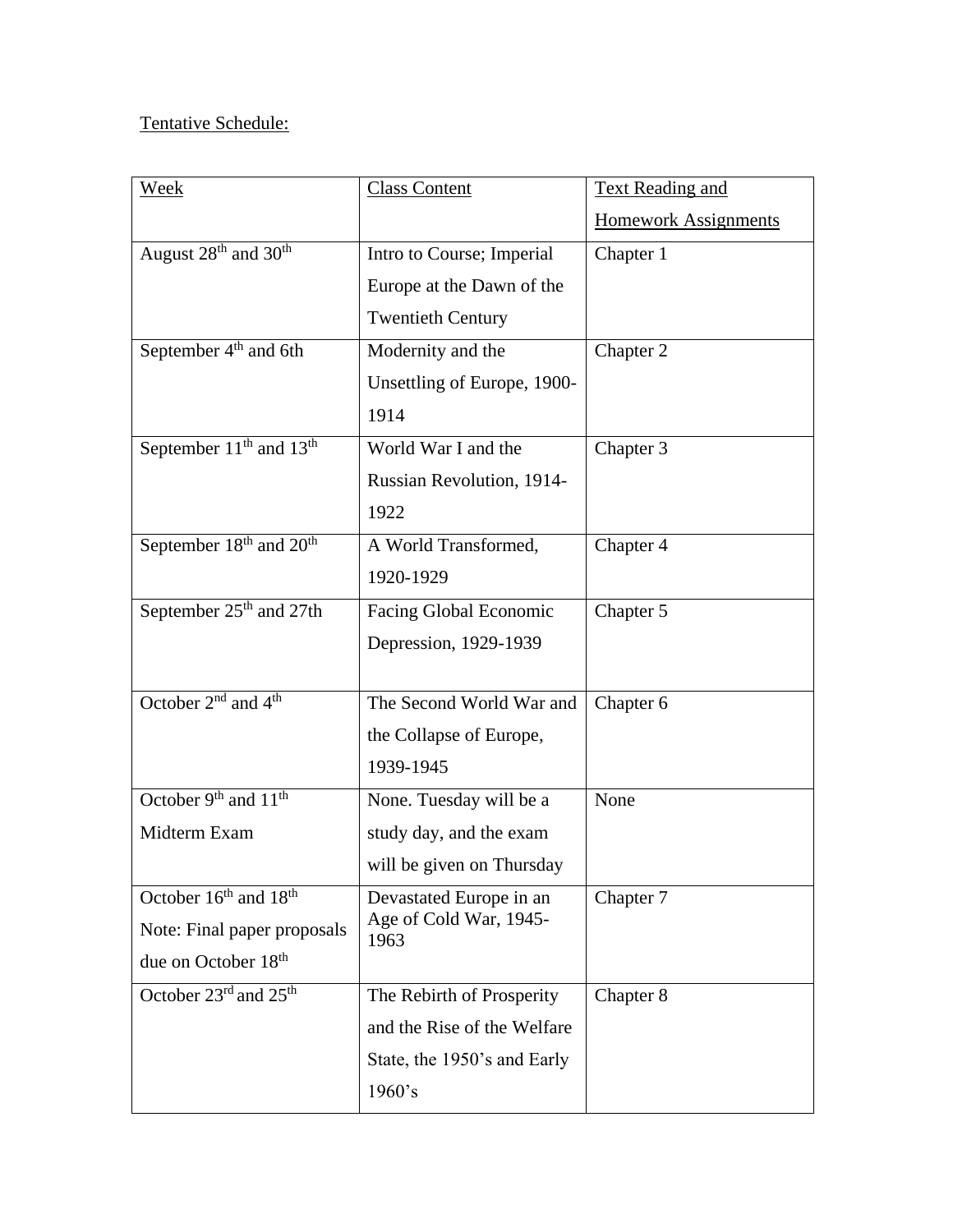| October 30 <sup>th</sup> and November          | <b>Postimperial Europe</b> | Chapter 9  |
|------------------------------------------------|----------------------------|------------|
| 1 <sup>st</sup>                                |                            |            |
|                                                |                            |            |
| November $6th$ and $8th$                       | Postindustrial Europe and  | Chapter 10 |
|                                                | Its Critics, 1965-1979     |            |
|                                                |                            |            |
| November $13th$ and $15th$                     | Europe Changes Course,     | Chapter 11 |
|                                                | the 1980's and Beyond      |            |
|                                                |                            |            |
| November $20th$ and $22nd$                     | None – Research Day and    | None       |
|                                                | <b>Thanksgiving Break</b>  |            |
| November 27 <sup>th</sup> and 29 <sup>th</sup> | Europe in the Golden Age;  | Chapter 12 |
|                                                | Final Papers Due on the    |            |
|                                                | 29 <sup>th</sup>           |            |
| December $4th$ and $6th$                       | None. Tuesday will be a    | None       |
|                                                | study day and Thursday     |            |
|                                                | will be the Final Exam     |            |

Method of Evaluation:

Exams – You will have both a midterm and final exam that will cover material learned up to that point only. The midterm will be given after topic 6 and the final at the end of the semester. The exams will have three components: short identification, longer identification, and a take home essay based upon one of the films assigned for that portion of the course. Each exam will be worth 30% of your total grade.

Research Paper – Near the end of the semester (November  $29<sup>th</sup>$ ), you will be required to complete a research paper (10-15 page minimum) that covers an important topic related to the course. I will allow you to choose your topic, but you need to hand in a topic proposal on what you will be writing by October 18<sup>th</sup>. I will go into more detail on the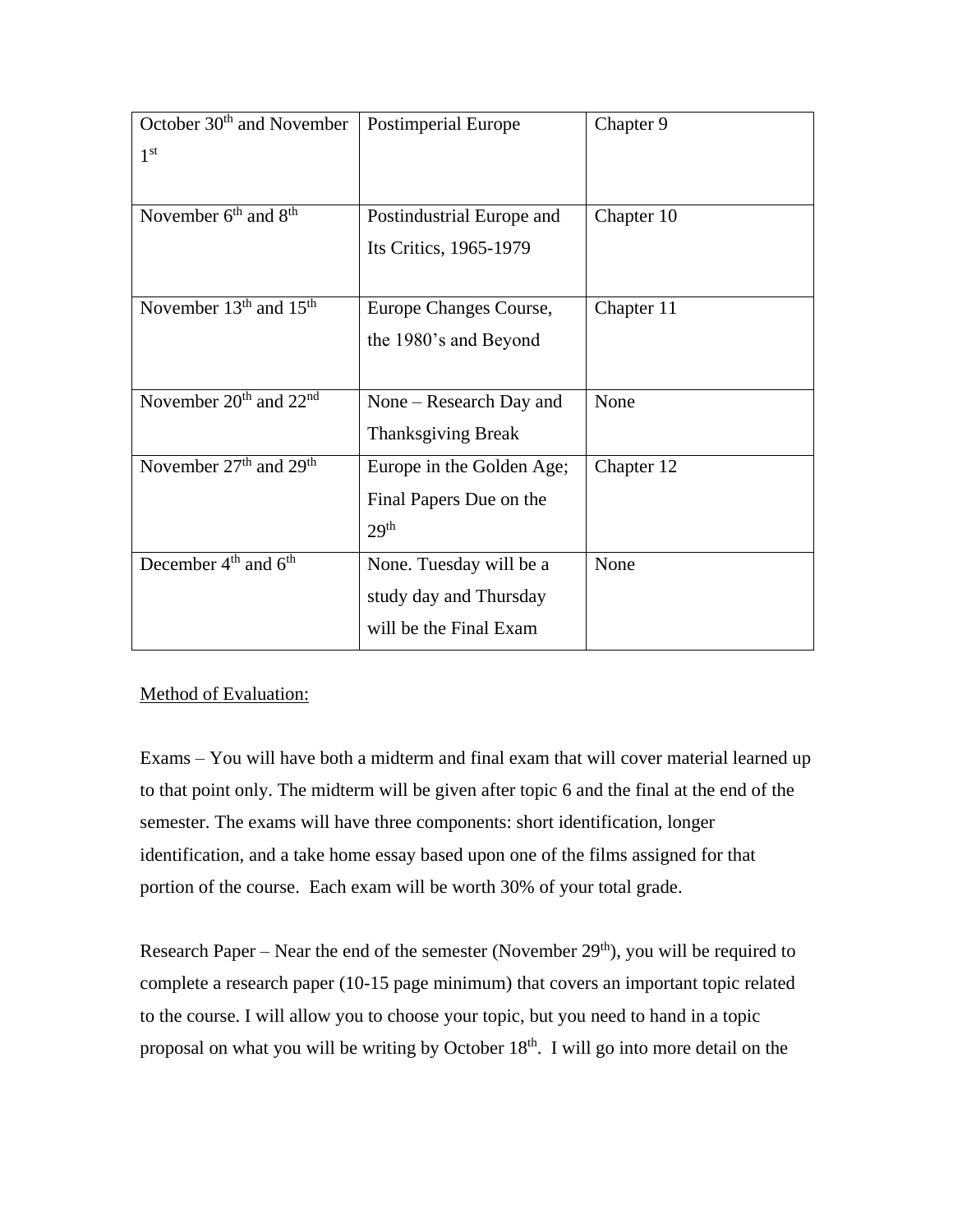assignment as the semester progresses, but you should begin the thought process as soon as possible. The paper will be worth 40% of your total grade

## Grading System:

| $A = 94-100$      | $C = 74-77$         |
|-------------------|---------------------|
| $A = 90-93$       | $C = 70-73$         |
| $B+=88-89$        | $D_{\pm} = 68 - 70$ |
| $B = 80-83$       | $D = 64-67$         |
| $B = 80-83$       | $D = 60-62$         |
| $C_{\pm} = 78-79$ | $F =$ Below 60      |

#### Paper Information

All written materials that are handed in must be typed and double spaced. If you have any trouble with writing, I strongly advise you visit the writing center in room 106 at Mohegan and TASC in the library at both campuses. They are resources that you should use. Furthermore, the following web site will help answer many, if not all of your questions on writing: [http://www.trcc.commnet.edu/Ed\\_Resources/writing\\_center/](http://www.trcc.commnet.edu/Ed_Resources/writing_center/)

#### Attendance:

Please look at the student handbook regarding the college's attendance policies. I will be taking attendance at the beginning of each class period, and it goes without saying that habitual absences or lateness will negatively affect your grade.

#### Late Assignments/Make-Up Exams

(Please note that none of following applies if we have made arrangements beforehand.)